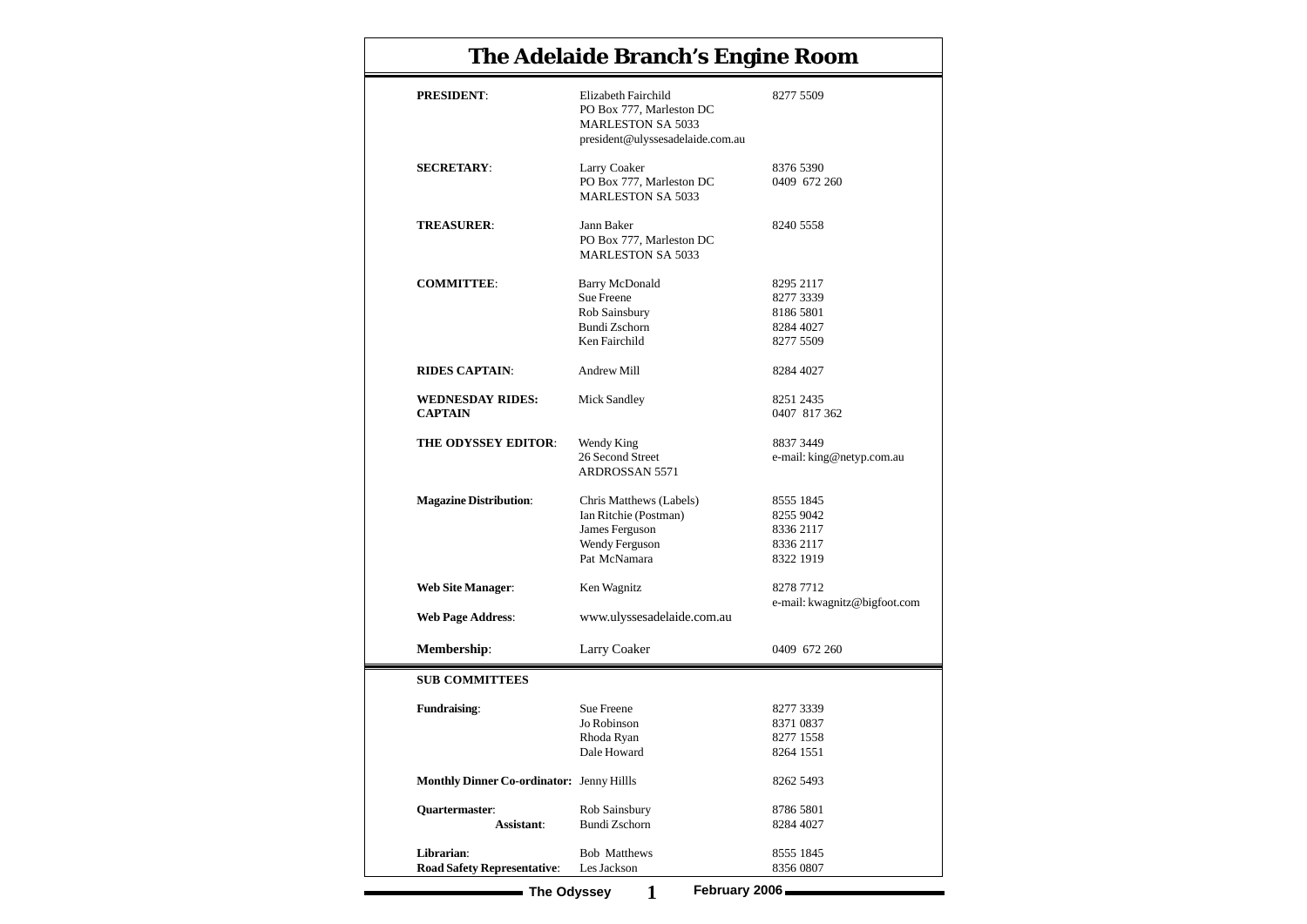Although all efforts are made to ensure accuracy, The Odyssey cannot verify any material used in this publication. Views contained in editorial material are those of the respective authors and not necessarily those of the Ulysses Club Incorporated. All material and advertisements are submitted subject to the discretion of the members. The Odyssey reserves the right to refuse any advertising or delete any material which could be considered or interpreted as questionable, libellous or offensive, without consultation.

**The Odyssey** is published bi-monthly as the magazine of the Ulysses Club Incorporated Adelaide Branch and is available by subscription - **(\$10.00 for 1 year, paid to the Treasurer, (address on p.1 or at the monthly meeting.)** Contributions from members are welcome. Contentious material is referred to the Adelaide Branch Committee. The Editor reserves the right of final choice of material to be included in each issue and its format. All material should be sent to **The Editor, 26 Second Street, Ardrossan 5571 or by e-mail: king@netyp.com.au**.

í۰

| Closing dates for submission are: |                                      |  |  |  |  |
|-----------------------------------|--------------------------------------|--|--|--|--|
| 19th July                         | for the August issue                 |  |  |  |  |
|                                   | 19th September for the October issue |  |  |  |  |
|                                   | 19th November for the December issue |  |  |  |  |
| 19th January                      | for the February issue               |  |  |  |  |
| 19th March                        | for the April issue                  |  |  |  |  |
| 19th May                          | for the June issue                   |  |  |  |  |
|                                   |                                      |  |  |  |  |

Original photographs, images on CDs or floppy disc, or emailed photos only should be submitted. **Please do not send photocopies of photographs as they will not be used.**

Please include a stamp addressed envelope if you want material returned or see the Editor at the monthly meetings. Magazines not collected at the meetings will be posted.

# **In this issue** -

| Club Information<br>4<br>President's Response to 5/1/06<br>5<br>Notice to Members<br>5<br>An Open Letter from Helena 7<br>Other SA Branch Reports<br>Yorke Peninsula 14-15<br>Eyre Peninsula 16-17<br>Torrens Valley 18<br>Limestone Coast 19<br>Fleurieu Peninsula 20<br>Wedding Announcement 21<br>Reports<br>Christmas Dinner 22-23<br>Toy Run Brekky<br>24<br>New Year's Eve 25<br>January Dinner 26<br>Helmet Noise 32<br>New Members/Change of Address. 33<br>34<br>Classifieds<br>35 | In this issue - |  |
|---------------------------------------------------------------------------------------------------------------------------------------------------------------------------------------------------------------------------------------------------------------------------------------------------------------------------------------------------------------------------------------------------------------------------------------------------------------------------------------------|-----------------|--|
|                                                                                                                                                                                                                                                                                                                                                                                                                                                                                             |                 |  |
|                                                                                                                                                                                                                                                                                                                                                                                                                                                                                             |                 |  |
|                                                                                                                                                                                                                                                                                                                                                                                                                                                                                             |                 |  |
|                                                                                                                                                                                                                                                                                                                                                                                                                                                                                             |                 |  |
|                                                                                                                                                                                                                                                                                                                                                                                                                                                                                             |                 |  |
|                                                                                                                                                                                                                                                                                                                                                                                                                                                                                             |                 |  |
|                                                                                                                                                                                                                                                                                                                                                                                                                                                                                             |                 |  |
|                                                                                                                                                                                                                                                                                                                                                                                                                                                                                             |                 |  |
|                                                                                                                                                                                                                                                                                                                                                                                                                                                                                             |                 |  |
|                                                                                                                                                                                                                                                                                                                                                                                                                                                                                             |                 |  |
|                                                                                                                                                                                                                                                                                                                                                                                                                                                                                             |                 |  |
|                                                                                                                                                                                                                                                                                                                                                                                                                                                                                             |                 |  |
|                                                                                                                                                                                                                                                                                                                                                                                                                                                                                             |                 |  |
|                                                                                                                                                                                                                                                                                                                                                                                                                                                                                             |                 |  |
|                                                                                                                                                                                                                                                                                                                                                                                                                                                                                             |                 |  |
|                                                                                                                                                                                                                                                                                                                                                                                                                                                                                             |                 |  |
|                                                                                                                                                                                                                                                                                                                                                                                                                                                                                             |                 |  |
|                                                                                                                                                                                                                                                                                                                                                                                                                                                                                             |                 |  |
|                                                                                                                                                                                                                                                                                                                                                                                                                                                                                             |                 |  |
|                                                                                                                                                                                                                                                                                                                                                                                                                                                                                             |                 |  |
|                                                                                                                                                                                                                                                                                                                                                                                                                                                                                             |                 |  |
|                                                                                                                                                                                                                                                                                                                                                                                                                                                                                             |                 |  |
|                                                                                                                                                                                                                                                                                                                                                                                                                                                                                             |                 |  |
|                                                                                                                                                                                                                                                                                                                                                                                                                                                                                             |                 |  |
|                                                                                                                                                                                                                                                                                                                                                                                                                                                                                             |                 |  |
|                                                                                                                                                                                                                                                                                                                                                                                                                                                                                             |                 |  |
|                                                                                                                                                                                                                                                                                                                                                                                                                                                                                             |                 |  |
|                                                                                                                                                                                                                                                                                                                                                                                                                                                                                             |                 |  |
|                                                                                                                                                                                                                                                                                                                                                                                                                                                                                             |                 |  |
|                                                                                                                                                                                                                                                                                                                                                                                                                                                                                             |                 |  |

# **The Editor's Bit.....**

Hope all had a lovely Christmas and that you have a happy 2006. There's something quite special about having one's family together at Christmas and we certainly enjoyed ours.

I was saddened to hear of the death of Andy Caldicott. I was one of the privileged to hear him speak at the Central Odyssey at Pendleton Farm, in October last year. I found him to be an interesting speaker, humble about his success in the bike world and gentle.

All Ulyssians, I know, join me in their condolences to his young wife, Tracy, his daughter, Caitlin and yet to arrive little Caldicott and his family, and the Keith community.

**Material for The Odyssey**: Amongst our many members, there are many interesting stories to tell. Further in this issue is an article on Colin Hutchinson Member # 369. If you know of any one who fits the interesting category, (he/ she doesn't have to be an 'old' member and could be sitting next to you at the meeting), how about getting the story on paper + a photo, if possible, and send it to me.

Some of our poets have 'nodded off', and would like to get some more from them.

**Weekend Trips**: You may have noticed that there is precious little in the way of weekends away, this year. Helena Cole has a weekend at Point Lowly in February, Andrew Mill has organised a *Not the AGM Weekend* at Jamestown (sounds like a little beauty) for those not going to Tassie and I've organised a weekend to Wallaroo incorporating the train trip to Bute, but that's it!

It's not up to Andrew to plan weekends away. He's flat out with the Sunday rides. Come on, it's not hard - pick a town/ place you like with a good pub and a caravan park (and maybe a bakery), and you've got it made. It may or may not include a touristy activity, but not necessary, as most like to 'do' any shops that might be open and sit around yakking and catching up!

Think about it, as the usual members who organise these things have run out of ideas.



Next issue should have all the Tassie news in it, that is if it is sent to me straight away and is waiting for me when I get home on the 20th March! The magazine has to be at the printers by the 24th so time will be of the essence. By June's issue, it's all pretty stale news. *Wendy*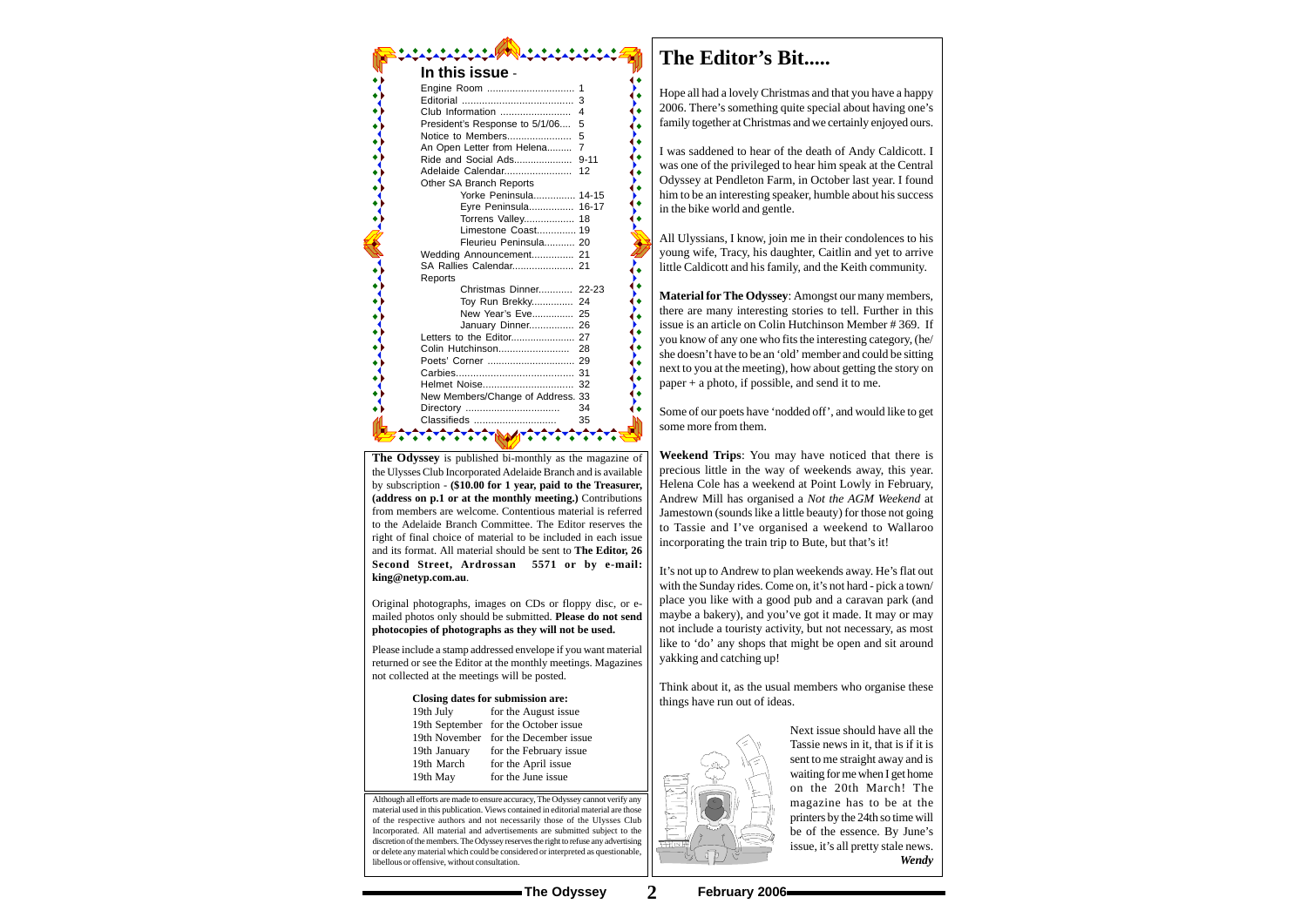### **SA & Broken Hill Branches' Boss Cockies**

### **Wednesday Rides All runs will leave at 10.30 am**

| 1st Wednesday                           | Feathers Hotel Car Park, Burnside                         |  |  |  |
|-----------------------------------------|-----------------------------------------------------------|--|--|--|
| 2nd Wednesday                           | Feathers Hotel Car Park, Burnside                         |  |  |  |
| 3rd Wednesday                           | North: Caltex, Munno Para                                 |  |  |  |
|                                         | or South: Victoria Hotel, Top o'Taps                      |  |  |  |
| 4th Wednesday                           | North: Tea Tree Gully Hotel                               |  |  |  |
|                                         | or South: Victoria Hotel, Top o'Taps                      |  |  |  |
| 5th Wednesday Feathers Hotel            |                                                           |  |  |  |
|                                         | (3rd & 4th Wed: There are two rides - 1 north and 1 south |  |  |  |
| Bring or buy your own lunch             |                                                           |  |  |  |
| <b>Contact Mick Sandley - 8251 2435</b> |                                                           |  |  |  |
| or 0407 817 362                         |                                                           |  |  |  |

# **Club Meetings**

**First Thursday of the Month** West Adelaide Football Club 57 Milner Road, Richmond

**8.00 pm Meals available from 6.00 pm**

# **Rides Captain**

Andrew Mill Phone: 8284 4027 Mobile: 0412 312 243

**Wednesday Rides Contact** Mick Sandley Phone: 8251 2435 Mobile: 0407 817 362

### **Visit us on our Web Page**

www.ulyssesadelaide.com.au

and check out the latest news on branch happenings

Barossa rides leave The Old Steam Train (opposite the BP Station at Nuriootpa) at 10 o'clock on the 1st Sunday of the month

| <b>Broken Hill Branch</b>         |                              |              |  |  |  |  |
|-----------------------------------|------------------------------|--------------|--|--|--|--|
| President<br>Don Bearman          |                              | 0418 858 653 |  |  |  |  |
| Jenny Kappe<br>Secretary          |                              | 8882 2588    |  |  |  |  |
| Treasurer                         | Silvana Millard              | 8088 1197    |  |  |  |  |
| <b>Eyre Peninsula Branch</b>      |                              |              |  |  |  |  |
| Chairman                          | Des Boyce                    | 8683 5135    |  |  |  |  |
| Sec/Treas                         | <b>Geoff Trevor</b>          | 8683 1008    |  |  |  |  |
| <b>Fleurieu Branch</b>            |                              |              |  |  |  |  |
| Co-ordinator                      | Warren Jamieson              | 8555 3361    |  |  |  |  |
| Secretary                         | <b>Chris Matthews</b>        | 8555 1845    |  |  |  |  |
| Rides Captain                     | Crazee Jenkins               | 0416 337 315 |  |  |  |  |
| <b>Limestone Coast Branch</b>     |                              |              |  |  |  |  |
| President                         | Rudi Esman                   | 8723 0259    |  |  |  |  |
| email esmangarry@austarnet.com.au |                              | 0418 800983  |  |  |  |  |
| Secretary                         | Jill Snigg                   | 87249408     |  |  |  |  |
|                                   |                              | 0408 249408  |  |  |  |  |
| Rides Captain                     | <b>Trevor Blackall</b>       | 87254184     |  |  |  |  |
| <b>Mallee Branch</b>              |                              |              |  |  |  |  |
| Secretary                         | <b>Brian Hawley</b>          | 8582 7258    |  |  |  |  |
|                                   | <b>Torrens Valley Branch</b> |              |  |  |  |  |
| President                         | Graeme Cairns                | 0415 974 169 |  |  |  |  |
| Lorraine Robinson<br>Secretary    |                              | 8522 7474    |  |  |  |  |
| email lrob650@bigpond.net.au      |                              | 0402 904 670 |  |  |  |  |
| Treasurer                         | Rod Stoneman                 | 8396 0937    |  |  |  |  |
| Rides Captain<br>Ross Jones       |                              | 0419 835 800 |  |  |  |  |
| <b>Whyalla Branch</b>             |                              |              |  |  |  |  |
| Chairperson                       | Perry Zimmerman              | 8644 0951    |  |  |  |  |
| Secretary                         | Sandy Morphett               | 8645 8334    |  |  |  |  |
| Treasurer                         | George Savaidis              | 8645 0808    |  |  |  |  |
|                                   |                              |              |  |  |  |  |

# **Barossa Group**

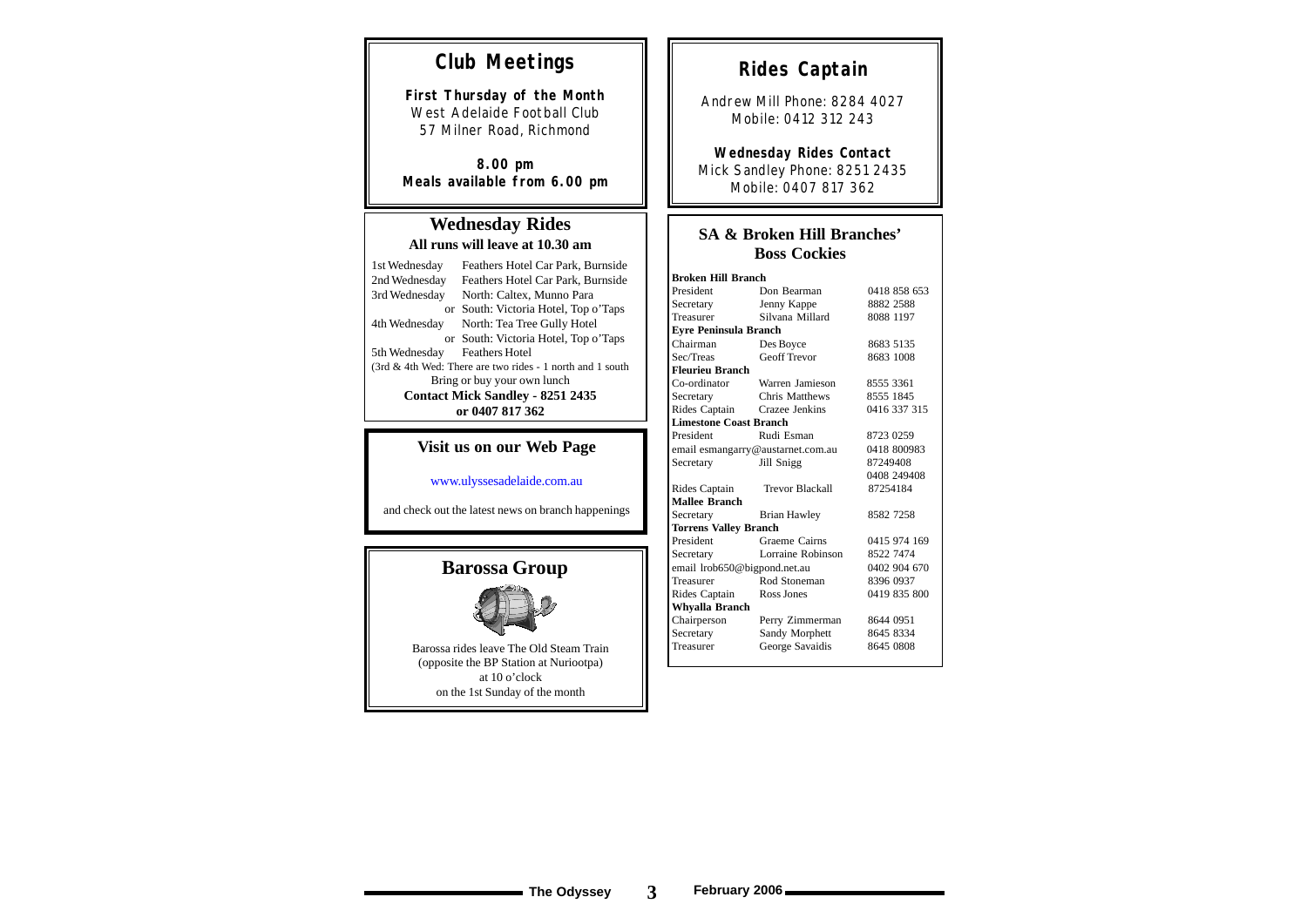#### **President's Response to the January 2006 General Meeting**

January's Adelaide Branch meeting was abnormally long, Gray, several days later, we all agreed that the successful Branch Committee involvement in any decision to refer is passed by members at a National A.G.M. extraordinary business to NATCOM.

to do its job under the Constitution without being by-Committee. passed.

partly due to discussion of my motion re full Adelaide motion, as it was worded, is not binding unless, and until, it

Peter Vincent, the seconder, pointed out afterwards, that it at the next meeting in the hope that that meeting will be We are writing this here to avoid the need to discuss it further

was more a vote of support for our retiring Treasurer, much more pleasant. Helena Cole, and, after discussions with Peter and Neville

I felt the motion was necessary to permit our Committee as a very firm recommendation to our Adelaide Branch In the meantime, we would like the motion to be regarded

#### **MEMBERS' NOTICE RE JANUARY MEETING'S RESOLUTION**

**Ian Morgan and Peter Vincent** 

**meeting is said without bias or prejudice.**

The Adelaide Branch Committee accepted the resignations of Helena Cole-Treasurer, Peter Vincent-Committee member, prosecution is substantial fines. Rob Cole-Caterer and Ian Morgan-Membership.

The meeting with Helena Cole on **Monday 5th December** was totally confidential, options for course of action were presented, and never was Helena's intent or honour questioned. The outcome from that meeting was; what ever course of action Helena decided to pursue, would be treated with absolute confidentiality and respect.

**Thursday 8th December** Helena Cole phoned the President of the Adelaide Branch stating that she(Helena) wanted to hand in her resignation and hand over all of the Treasurers books after the Toy Run breakfast on **Sunday 11th December**. The President agreed to meet with Helena at the requested date and time.

During the 'hand over' on Sunday 11th, Liz (the President) was threatened with possible legal prosecution.

**Monday 12th December** a Special meeting was held with the principle committee members and an invited National Committee member for legal advice, up until this time the National committee's involvement was diminutive.

**The President's response to the January Adelaide Branch** Ulysses Club Incorporated liable for prosecution by the office of Consumer and Business Affairs as laid down in the Associations Incorporations Act 1985. The potential outcome of such

The Adelaide Branch committee members were directed to respect Helena's confidentiality and not to engage in any conversation in relation to Helena's resignation. All questions were to be directed to the President for 1st hand clarification; gossip can be destructive, is reliant on individuals' interpretation and perception, the subject often loses its true intent, can be totally exaggerated, becomes misleading, even untruthful. The Committee acknowledged the work, dedication and commitment Helena, Rob, Peter and Ian have put into the Branch over the years.

The committee members have been exemplary in their conduct in respect to Helena, they have taken a lot of personal insult, abuse and hurtful remarks because they have **not engaged in gossip and respected the confidentiality requested**.

As President of a branch it is their responsibility to ensure that all processes are in accordance with the Club constitution, State and National Governing Laws. All branch committee members are accountable to the National Committee, and must conduct business congruently with the Club constitution. Branch Committee Members work gratuitously for the benefit of all members and as a club as a whole.

The motion put forward by Ian Morgan and seconded by Peter Vincent essentially eliminates the National Committee from any Adelaide Branch business, and goes against what the Club Constitution stands for. The motion is totally unconstitutional. The Adelaide Branch is one of 130 branches of an Incorporated Association, and the 130 branches are not 130 individual clubs, but an **integral part of a whole**.

**Avoiding paying GST is illegal and is treated seriously by the Law;** whether you are an individual, a large company or social club; engaging in this practice is not in accordance with **Liz Fairchild** best business practices, it renders the Adelaide Branch and the **President Adelaide Branch**

The Adelaide Branch, like, Torrens Valley, Fleurieu, Eyre Peninsula, Mallee, Limestone Coast or Whyalla Branches **belongs to one Club**. The principles, ethic and code of conduct permeate from that **one Club**, through the Branches, to **all member**s, and we are **all governed by the one constitution**. Individuals join the Ulysses because of these elements and the associated **pride of being a member of the Ulysses Club**.

As President of the Adelaide Branch I am proud of the Adelaide Branch committee, I am proud in the way the committee have conducted themselves, I am proud of the role as Branch President and I am proud to be a member of the Ulysses Club.

There has been enough destruction within the Branch; that insults have become personal instead of focusing on the job or the task.

It is time to acknowledge the good work done by **all committee members in all branches**, that members willingly give their time, to organize and lead rides, organize social activities, and events, providing an avenue for companionship, and a place to have happy fun times, for **all members** to enjoy, let us focus on the benefits of being a Ulysses member and 'grow old disgracefully'.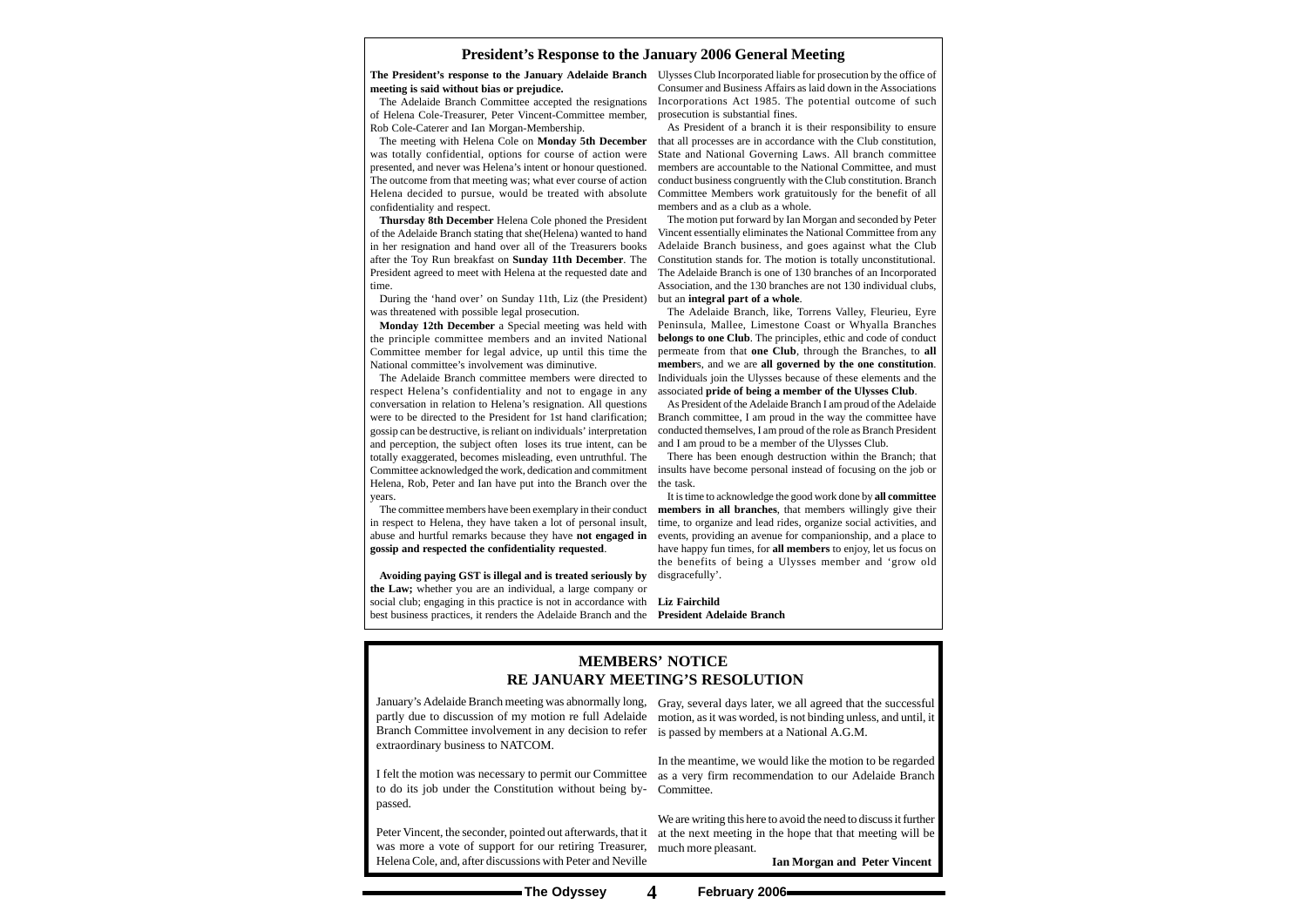#### **AN OPEN STATEMENT BY HELENA COLE, TO THE MEMBERS OF THE ADELAIDE BRANCH OF THE ULYSSES CLUB**

On Monday the 5th December 2005, I was contacted I would like to thank the many loyal Ulysses members, by the Adelaide Branch President, Liz Fairchild, and who, over the last fifteen years, have helped and told that I must resign or be forcibly removed by the supported me. National Committee.

anything in writing from either the Adelaide way I conducted my job as treasurer. Committee or the National Committee to confirm this.

As you could imagine, however, I was stunned and support over these many years I spent on the dismayed at this ultimatum, but given what I thought Committee. was no option, I tendered my resignation.

I did not receive then, and still have not received, priority, and I have neither remorse nor regret in the The welfare of the Club has always been my first

A special 'thank you' to Rob for his unfailing love and

**Helena Cole #2454**

| Do you receive a copy of The Odyssey?                                                                                                                                                                                                                                                        |  |  |  |  |  |
|----------------------------------------------------------------------------------------------------------------------------------------------------------------------------------------------------------------------------------------------------------------------------------------------|--|--|--|--|--|
| If the answer is 'yes', please fill in the form below and post or email to Chris Matthews 95 Fenchurch St Goolwa North 5214<br>or cmatthews@chariot.net.au Chris needs these details to update/cross-check her list of subscribers to The Odyssey to ensure<br>it is accurate.<br>__________ |  |  |  |  |  |
| (Please print)<br>MEMBERSHIP #:                                                                                                                                                                                                                                                              |  |  |  |  |  |
|                                                                                                                                                                                                                                                                                              |  |  |  |  |  |
|                                                                                                                                                                                                                                                                                              |  |  |  |  |  |
| February 2006<br>The Odyssey                                                                                                                                                                                                                                                                 |  |  |  |  |  |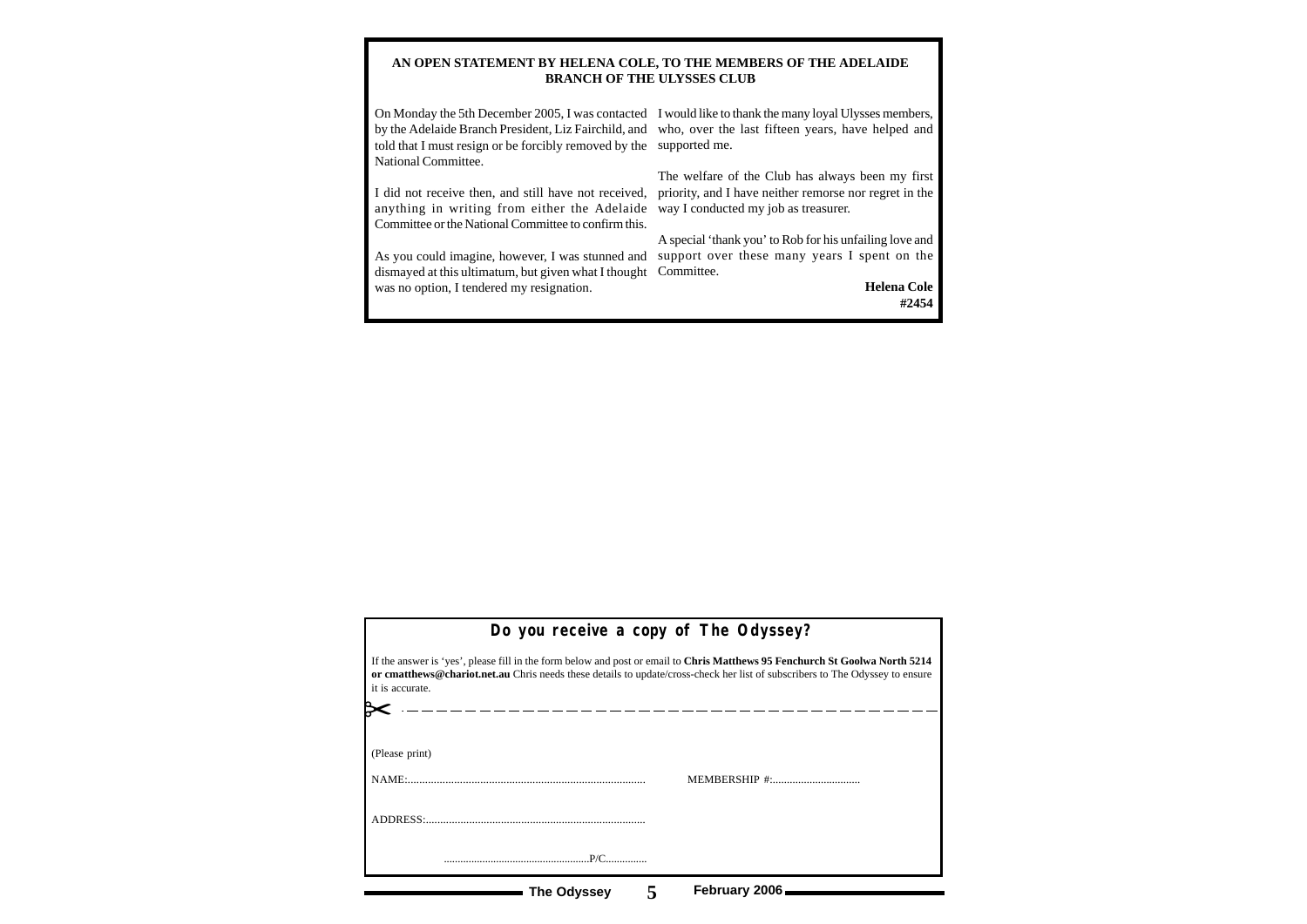**The Odyssey 6 February 2006**



## RIVERLAND RUN 2006

The Wednesday group is planning a ride to Barmera, staying at **Camp Kedron, on the shores of Lake Bonney**

#### **WHEN: 26 - 28 April 2006 (Staying 2 nights)**

Facilities consist of three main buildings - a hall, kitchen and shower complex, a bunkhouse, and family units. Outside are spacious lawns and shady gum trees.

**ACCOMMODATION & MEALS:** 6 family rooms, plus 2 bunkhouses, can sleep up to 96 people. The kitchen is connected to the hall and is well equipped. It is anticipated that we will do group catering as usual, purchasing what we need for breakfasts and BBQ and sharing costs, or having a meal out.

**LEAVING:** Tea Tree Gully Hotel, 10.30 AM

**COST:** Approx \$13.50 p.p. per night, plus food.

**BOOKINGS:** With Mick Sandley **8251 2435** or Ross Murray **8260 1109**. A deposit of \$10.00 is required. **(Further information from Mick Sandley)**

### **DAYTONA BIKE WEEK 2007**

**1st - 13th March 2007**

Go to www.flydiscover.com.au for the full itinerary, follow the prompts and check out the official Bike week site while you are on-line. **See Advertisement page 20**

Have you fantasized about going to Daytona Beach, Florida, for the biggest Bike show in the world? Well now you can live the dream. Actually visit the United States, the home of the Harley, the hot dog, Coca Cola & "Easy Rider". See the bikes, the bike builders, acres of Harleys & meet "Willie G Davidson"!

The event started in 1937 with a motorcycle race on the beach at Daytona. Over the years it has developed into a huge attraction for bike riders. To quote:

"*There are hundreds of events for motorcycle enthusiasts to enjoy. Bike Week now welcomes hundreds of thousands of visitors annually and is enjoyed by locals and motorcycle enthusiasts world wide"*

Ray & Deb Hooper, with the assistance of 'Fly & Discover Holidays", are arranging the ultimate trip for the bike enthusiast. 14 Days of fun in the Florida sun. Time to "max out" on all things for the biker. Get to ride a Harley on the open road, and if you get tired of things mechanical, just head on down to Orlando, an hour away, where Disney World, The Kennedy Space Centre and Universal Studios will just amaze you!

Travelling with a group saves you the dollars and gives you the fun times that you just don't have when going it alone. Everything is taken care of for you. You can also extend your itinerary returning home at a time of your own choosing. Very flexible!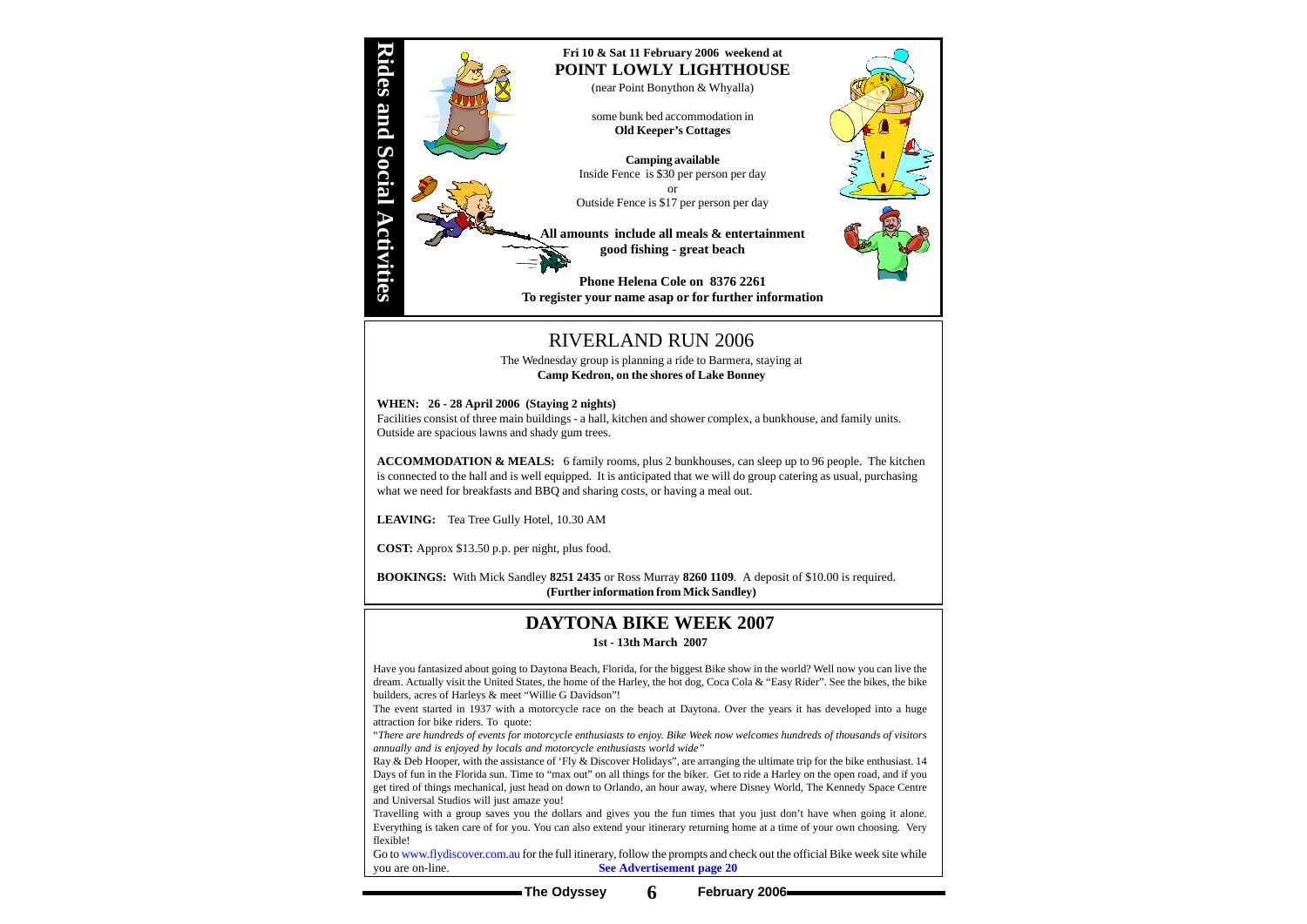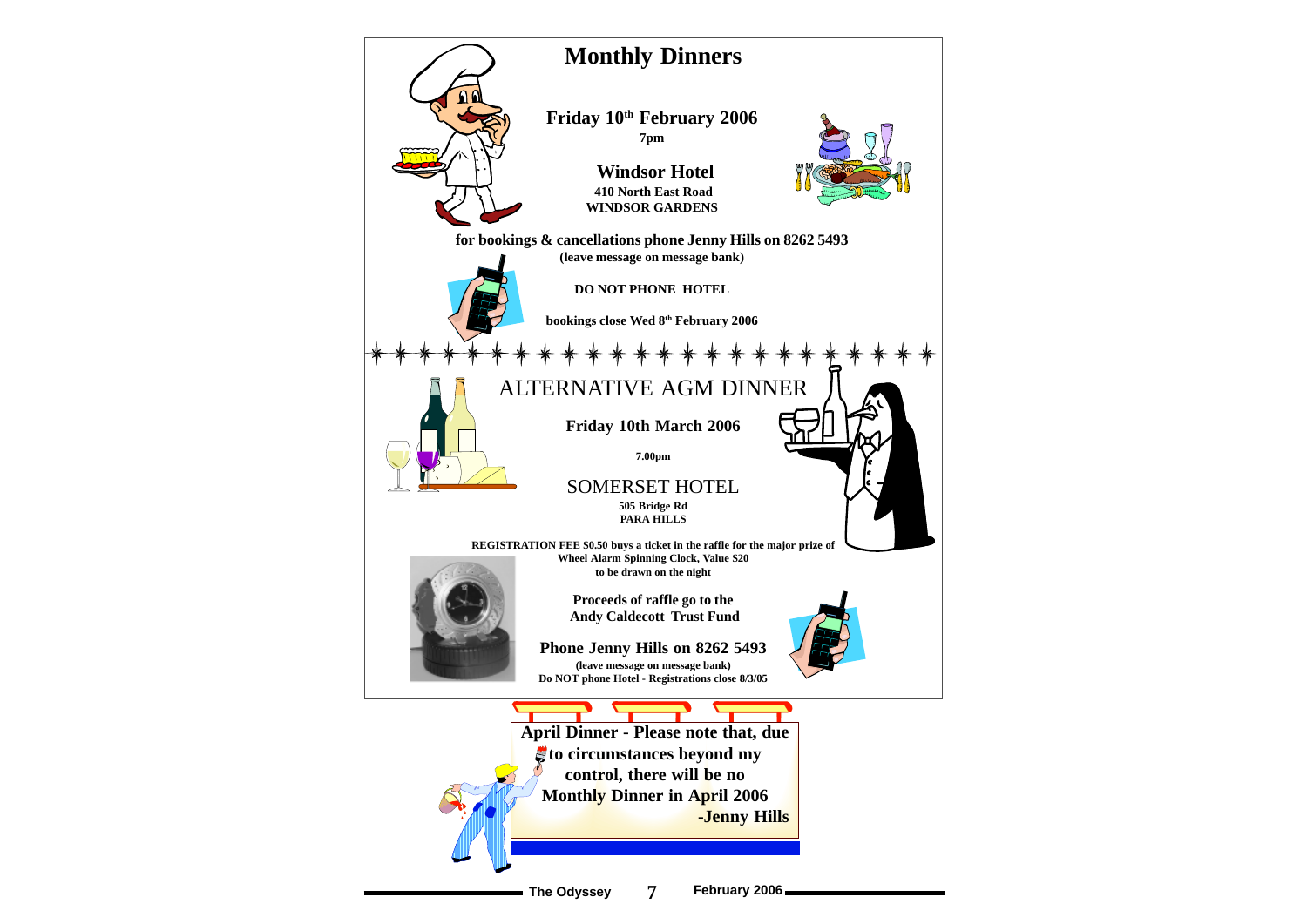**The Odyssey 8 February 2006**

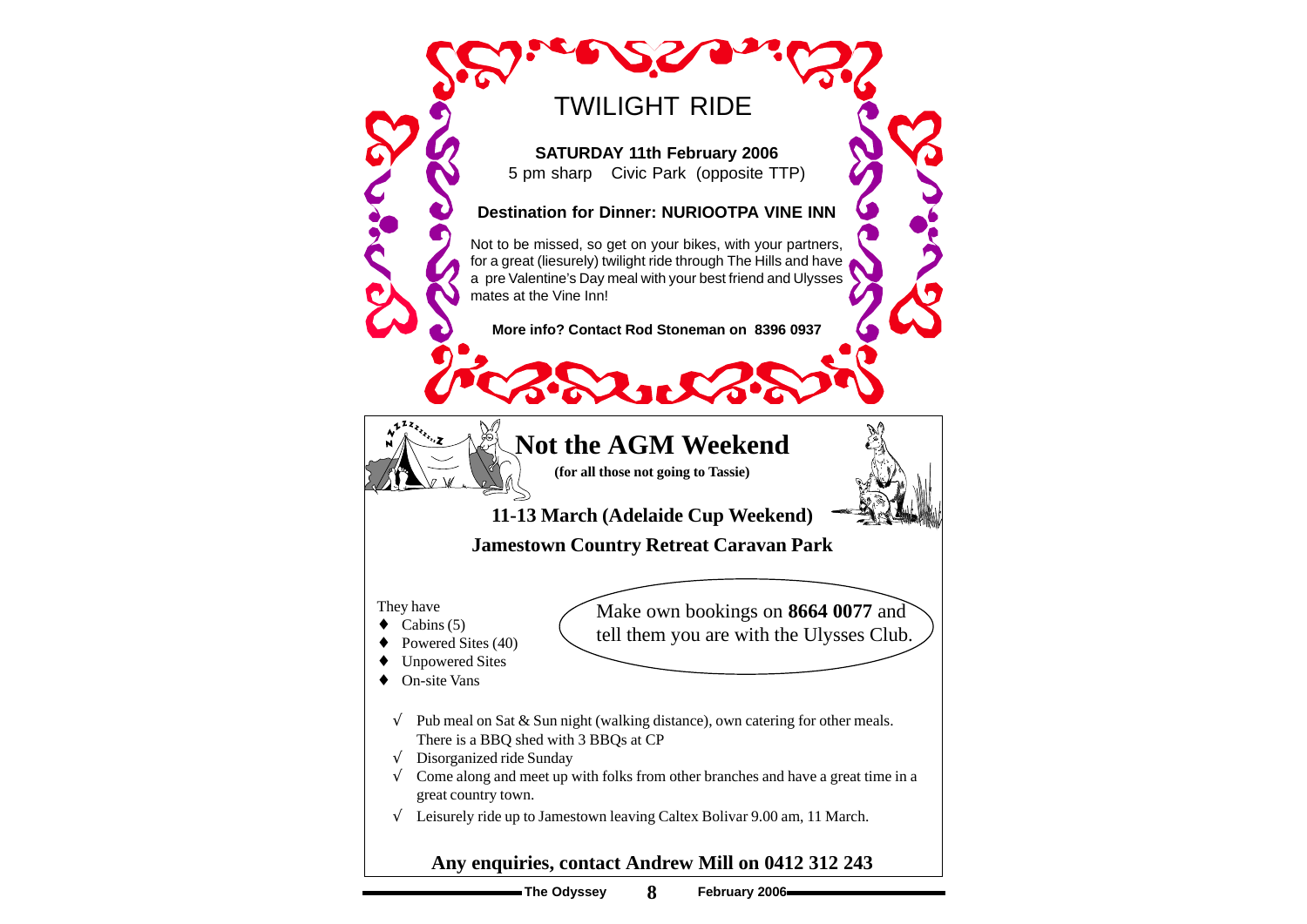| Adelaide Branch Ride Calendar Feb-June 2006 |                       |                                    |                               |                               |                                                |
|---------------------------------------------|-----------------------|------------------------------------|-------------------------------|-------------------------------|------------------------------------------------|
| <b>Date</b>                                 | <b>Time</b>           | <b>Leader</b>                      | <b>Event</b>                  | <b>Venue</b>                  | From                                           |
| February 11                                 | Sat-Sun               | Helena Cole<br>8376 2261           | Weekender                     | Point Lowly<br>(Near Whyalla) |                                                |
| February 11                                 | Saturday<br>5.00 pm   | Rod Stoneman<br>8396 0937          | <b>Twilight Ride</b>          |                               |                                                |
| February 19                                 | Sunday<br>$9.00$ am   | Andrew Mill<br>0412 312 243        | Bolton's Sponsored Ride       |                               | Bolton Kawasaki<br><b>Sth Road Richmond</b>    |
| February 26                                 | Sunday<br>9.30 am     | Andrew Mill<br>0412 312 243        | Day Ride                      | Strathalbyn                   | McDonald's<br>Magill Road                      |
| <b>March 11-13</b>                          | Saturday<br>$9.00$ am | Andrew Mill<br>0412 312 243        | Not the AGM Weekend           | Jamestown                     | Caltex Bolivar                                 |
| March 26                                    | Sunday<br>9.30 am     | <b>Andrew Mill</b><br>0412 312 243 | Day Ride                      | Miningie                      | Top o'Taps                                     |
| April 9                                     | Sunday<br>9.00 am     | Andrew Mill<br>0412 312 243        | Bill's Sponsored Ride         |                               | <b>Bill's Motorcycles</b><br><b>City Store</b> |
| April 14-17                                 |                       |                                    | Easter                        |                               |                                                |
| April 30                                    | Sunday<br><b>TBA</b>  | Andrew Mill<br>0412 312 243        | GC Motorcycles Sponsored Ride |                               | <b>GC</b> Motorcycles<br>Main Nth Rd Prospect  |
| May 7                                       | Sunday                | Andrew Mill<br>0412 312 243        | Prostate Cancer Ride          |                               |                                                |
| May 14                                      | Sunday                | <b>Andrew Mill</b><br>0412 312 243 | Mothers' Day Ride             |                               |                                                |
| May 28                                      |                       |                                    | <b>TBA</b>                    |                               |                                                |
| June 4                                      | Sunday                | Andrew Mill<br>0412 312 243        | Combined Captains' Ride       |                               |                                                |
| June 11                                     | Sunday                | <b>TBA</b>                         | Queen's Birthday              |                               |                                                |
| June 18                                     | Sunday                | Ken FAirchild<br>8277 5509         | Diehards' Breakfast           |                               |                                                |

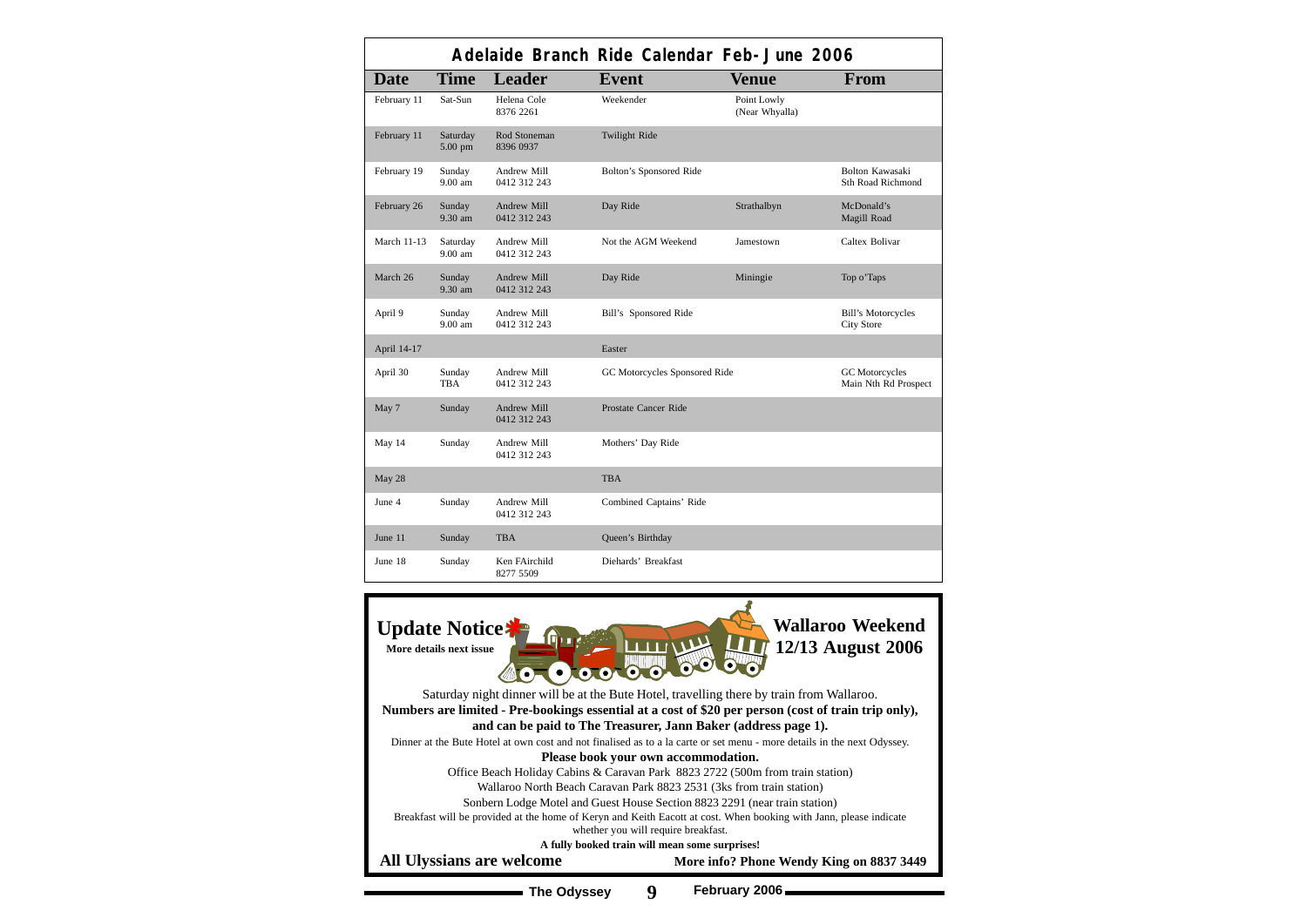

**Alby McConnell (Port Clinton) Phil Bull (Wallaroo)**



**Daphne & Brian Pengilly (Fleurieu)**





**Brenton Spratt and Ray MacKinley (Yorketown)**





**Grant Trotter (Port Vincent) and Leon Hall (Ardrossan)**



**Leeroy Daniell (Maitland)**



**From left: Lou & Paula Simounds (Port Pirie), James (YP Co-Leader) & Heather Bartsch (from Wallaroo)**



**Jim Davies, YP Co-Leader (Yorketown)**





**Right: Jennifer Jones (Kapunda) & Bev Partridge (Port Pirie)**



**Left: Lynette Sawtell (Kadina), John Hobba (Moonta) & Clive Ford, Wednesday Rides Contact (Moonta)**

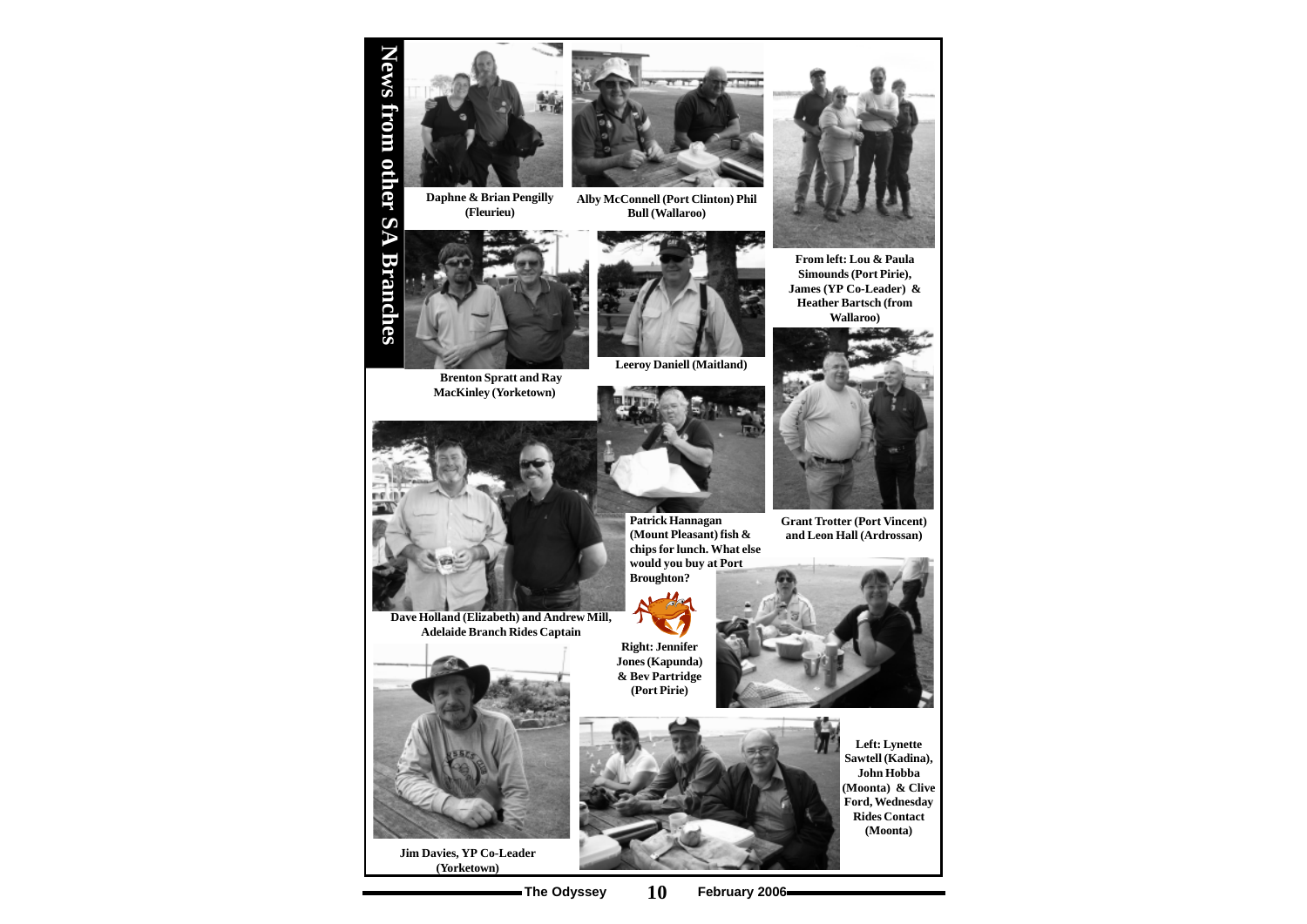### **From Yorke Peninsula**

**On 4th December** about 15 people, mainly from the bottom For the last 7 years or so, Ulysses end, met at the Curramulka Hotel for lunch. An excellent members from the Copper meal was served and some discussions for the following year's rides was had.

January 15: Met Adelaide and Torrens Valley members at area at the park in Kadina and Balaklava and rode on to Port Broughton.

**March 5**: **Combined ride with Torrens Valley Branch to Stone Hut.** For further info contact

#### **Coming up**

at Rob and Di Chadbourne's shack. Don't forget your eating utensils, etc.

details contact

 **Jim Davies on 8852 1021 or 0417 836 994**

**James Bartsch on 8823 3247 or 0429 864 262**

**April 2: Ride to Clare** - Lunch at Ralph and Kath Pattison's - self catered/BYO meat (salads supplied). Don't forget who has been 'running' these rides all this time. your eating utensils, etc

**May 7: Prostate Run** - more details next issue

**June 4**: Proposed ride to **Port Vincent**/visit primary school aquatic centre

#### **July 2: TBA**

February 5: Ride to Balgowan - self catered/BYO barbie and are many and varied. One of their favourites is the **March 5**: **Bottom End Rally at Port Vincent** - for more that go south on the Yorke Peninsula, usually stop for end of the previous ride (always subject to change, of course!) Risdon Hotel in Port Pirie where they can get a meal, drink and \$4 for the pokies for \$10 - a bargain in anybody's language. They have around 6-10 riders each week. Rides morning tea at Ardrossan, at the home of Merv and Lois Cole - very much appreciated, too. Riders can take their own lunch or buy it and Thermoses are standard equipment.

**August 14: Adelaide Branch weekender at Wallaroo**. For more info, see ad in Rides/Social pages.

> Contact James 8823 3247 or 0429 864 262 or Jim Davies 8852 1021 or 0417 836 994 Stay upright and ride safe, **James Bartsch**

#### **Wednesday Rides**

Triangle area on Yorke Peninsula have been going on Wednesday rides. They meet at the parking leave at 9.30 am. The destinations are decided on at the



If you think regular Wednesday rides are for you, simply turn up on any Wednesday at 9.30 am at the Kadina Park. If you require any further details,

phone **Clive Ford on 8825 2490**

**Wendy King**



This photo was taken in the park at Eudunda. From left: Ralph Pattison (Clare), Garry King (standing), Allan Bowden, Merv Cole, Clive Ford, Graham Trenwith. They are sitting on a memorial to Colin Thiele (author) and he is the 'stony-faced one behind Clive). This was my first ride with 'the boys'. Kerry Cornish often rides with them as well. A new member, Lynette Sawtell has started riding with us on her Honda Custom (250) which goes like the clappers. **(Editor)**

#### **Combined Adelaide/Torrens Valley Ride to Port Broughton (Sunday 15th January)**

Approximately 35 riders from all over Yorke Peninsula rode to meet the Adelaide/TV riders at Balaklava for morning tea. The Adelaide/TV mob was led up by Andrew Mill (Adelaide) and, after a rundown on the itinerary, Tai Jones (TV) led us on to Snowtown for a quick fuel-up for some of the cruisers, then through Barunga Gap (I always just called it 'the road to Bute' - learn something every day) to Bute and on to Port Broughton.

About 10 members from Port Pirie were there as well as John and Lorraine Robinson (slumming it in the car - they were in Port Pirie). Also up for the ride were members from

the Fleurieu Branch - What a great and varied roll up. I estimate about 120 members all up attended. A great ride, great weather (a few drops of rain), great friends. What else could you want on a Sunday in SA?

Conclusion: Combined rides - should be more of them! **Wendy King #8818**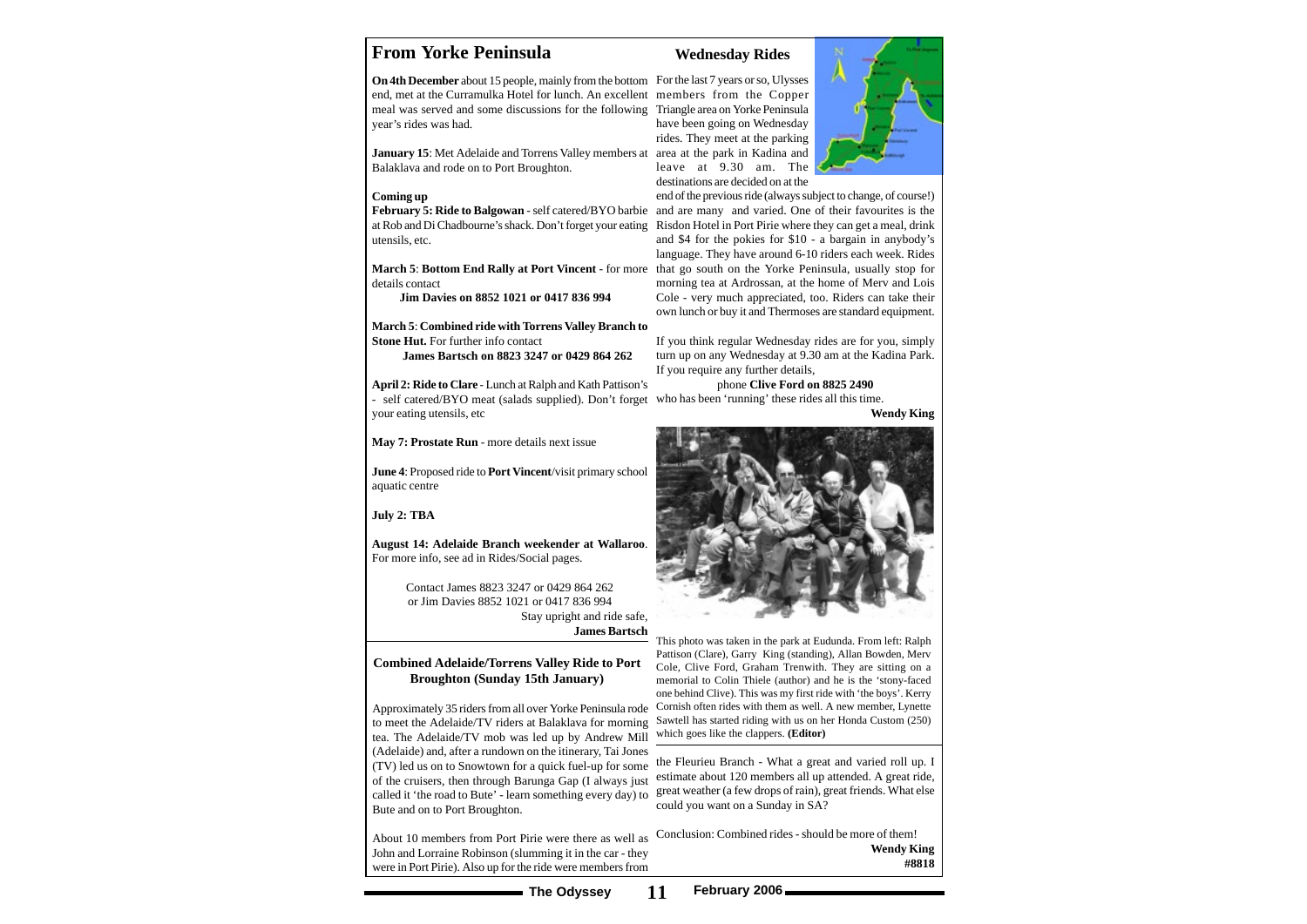#### **Kimba Overnight**

One of the last planned rides for 2005 saw 12 bikes and sixteen people head for Kimba. Rod Barker and his daughter joined us for the first time, and the Boyces were filled with excitement as it was their first official ride on the yellow Goldwing! As we passed Tumby Bay we were joined by four more members. Had a "stretch and chat" break near Port Neill and then went on to Cleve, where we lunched at the picnic spot at the weir. There were a few frowns at the 1km of dirt road, but they got over it. (This no doubt refers to the Goldwing owners!) Arrived at Kimba approx 3.30pm, where Buck and Heather Yates had afternoon tea ready for us in their lovely pergola area. Heather took the girls for a "sticky-beak" tour of the town, local gardens and even a craft shop. They were in their glory!..the boys opted for a few "frothies" and a chat. Buck and Heather hosted the evening Bar-B-Q at which we were joined by Trevor Veitch from Warramboo.



Next morning, early, (due to the chatting early birds!) we bid farewell to Birthday Boy, Allan Smith (above with Bart Carr), who was riding to Adelaide and then on to Victoria with other family members.

Buck then took us out to a local enthusiast who had an incredible display of vintage cars, motor bikes, memorabilia, heaps of flies and a snake, which was dispatched to a better place immediately!

10.30am we bid farewell and hit the road towards home. The bums and bones needed a break at Warramboo, then on to Lock for lunch, where we were joined by Paul and Lyn Miller. At Cummins, another stop for more farewells whilst nine of us ventured into Tumby Bay for coffee (and cake for the girls!). Many thanks to Buck and Heather for turning it on for us; it was appreciated by all who attended. I've had a phone call thanking me for organising the event, but it takes participating members to make any ride successful. **Bill Crettenden.....#32123**





#### **Coffin Bay Twilight Bar-B-Q**

The first planned ride for the new year brought approximately 20 people (including a couple of visitors) out for a Bar-B at the Coffin Bay boat ramp. The weather was of a concern earlier in the day and you could have had an each way bet on the rain spoiling the ride. However, the cautious ones came in the cars, the others on bikes...and the rain stayed away! Good the see Geoff Trevor back on deck with a "clean bill of health". Interesting to note that Trevor Hannam has been champing at the bit to get his Goldwing out, but turned up in his car. All enjoyed the event. Our pictures show some of our multi talented members Kevin and Trevor (above) enjoying a drink and cooking at the same time, whilst (below) Dennis, Geoff and Blue just enjoying a social chat. **Des Boyce #31703**

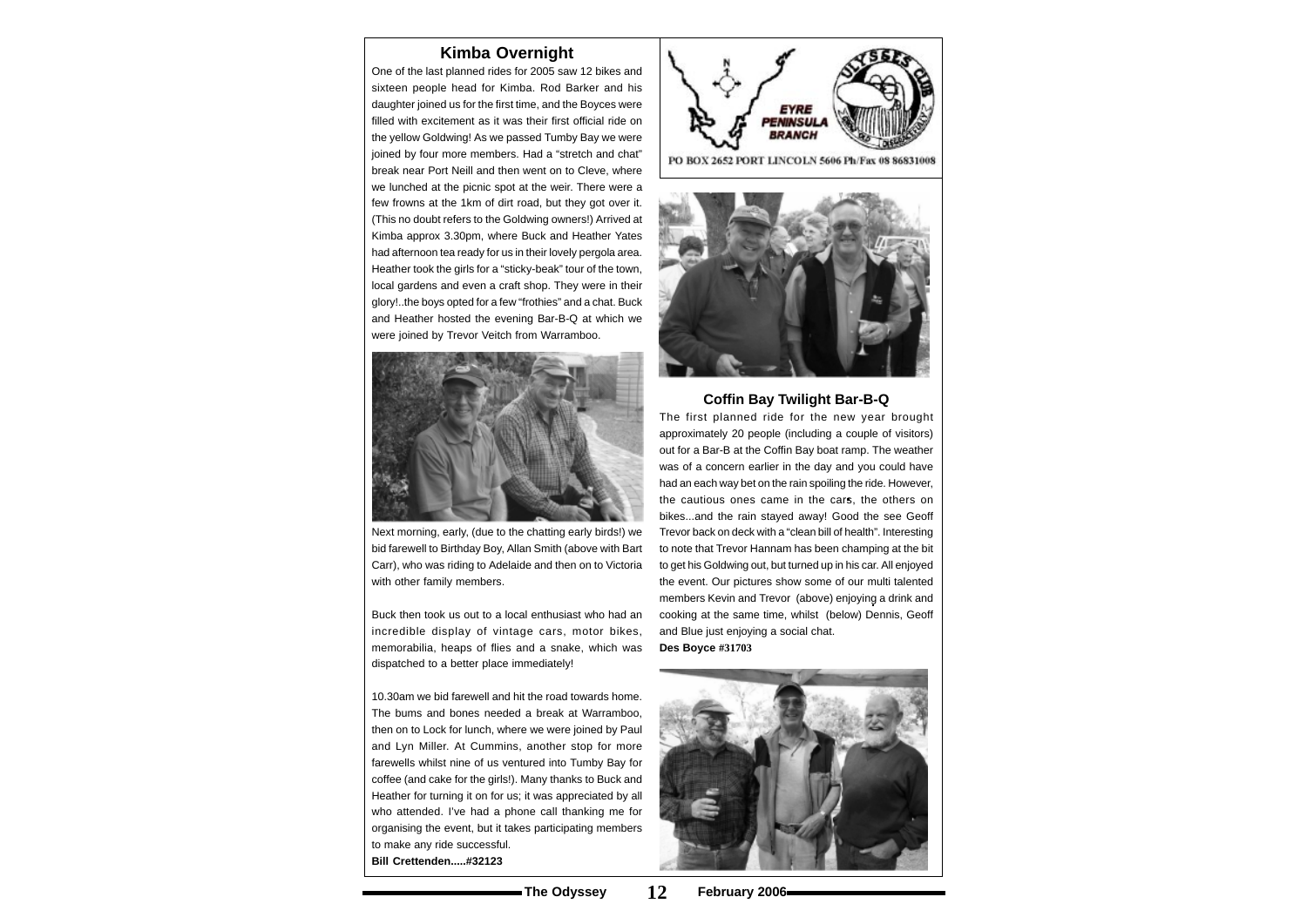| <b>EYRE PENINSULA BRANCH RIDE CALENDAR Feb-June 2006</b>                                                                                                                                                                                                                         |                                                                                                                                                                                                                           |                                                                                                                                              |                  |           |                       |
|----------------------------------------------------------------------------------------------------------------------------------------------------------------------------------------------------------------------------------------------------------------------------------|---------------------------------------------------------------------------------------------------------------------------------------------------------------------------------------------------------------------------|----------------------------------------------------------------------------------------------------------------------------------------------|------------------|-----------|-----------------------|
| Date                                                                                                                                                                                                                                                                             | <b>Ride</b>                                                                                                                                                                                                               | <b>Contact</b>                                                                                                                               | <b>Advise By</b> | Leave     | <b>Departure Time</b> |
| February 12<br>Sunday                                                                                                                                                                                                                                                            | K & M Warren's Home Airstrip<br>at Tootanilla. BYO BBQ Lunch                                                                                                                                                              | <b>Bill Sellen</b><br>8682 2713                                                                                                              | 5/2/06           | TJ        | Noon                  |
| February 25-26<br>Sat-Sun                                                                                                                                                                                                                                                        | O/Nite at Port Kenny<br>Book own accommodation                                                                                                                                                                            | Bill Crittendon 18/2/06<br>8683 3382                                                                                                         |                  | TJ        | 10.00 am              |
| March 6-13                                                                                                                                                                                                                                                                       | AGM in Tasmania                                                                                                                                                                                                           |                                                                                                                                              |                  |           |                       |
| March 4-5<br>Sat-Sun                                                                                                                                                                                                                                                             | Elliston O/Nite<br>Book own accommodation at Waterloo<br>Bay CP or elsewhere                                                                                                                                              | Mick Jesser<br>8682 4019                                                                                                                     | 18/3/06          | TJ        | $2.00$ pm             |
| March 26<br>Sunday                                                                                                                                                                                                                                                               | Progressive Picnic Day<br>More details next Newsletter                                                                                                                                                                    | <b>Bill Sellen</b><br>8682 2713                                                                                                              | 26/2/06          | TJ        | 8.00 am               |
| April 9<br>Sunday                                                                                                                                                                                                                                                                | Arno Bay - organise own lunch                                                                                                                                                                                             | Des Boyce<br>8683 5135                                                                                                                       | 2/4/06           | NX        | 10.00 am              |
| April 28- May 1                                                                                                                                                                                                                                                                  | Leigh Creek Off-roaders Weekend                                                                                                                                                                                           | Max Walker<br>8683 1885                                                                                                                      | 2/4/06           |           |                       |
| May 12<br>Friday                                                                                                                                                                                                                                                                 | 'Eyes Wide Open Prostate Tour'<br>by Ulysses Member Margie Bath #590<br>Catered BBQ tea at North Shields<br>Sports Centre (bar will be open)<br>This is not a fundraiser, but an<br>excellent informative awareness ride. | Further info see Newsletters<br>or contact a Committee Member<br>Bookings essential with Geoff at 8683 1008<br>by 1st May. Starts at 6.00 pm |                  |           |                       |
| June 4<br>Sunday                                                                                                                                                                                                                                                                 | Yangi BYO BBQ                                                                                                                                                                                                             | <b>Ray Sims</b>                                                                                                                              |                  | TJ        | 10.00 am              |
| June 18<br>Sunday                                                                                                                                                                                                                                                                | Borthwick Hill BYO BBQ                                                                                                                                                                                                    | <b>Ray Sims</b>                                                                                                                              |                  | <b>NS</b> | 11.00 am              |
| NB: Come on any event on any sort of wheels.<br>Sunday impromptu rides from Town Jetty at 10.00 am<br>Scheduled rides leave on time indicate: TJ (Town Jetty) - NS (North Shields).<br>All rides subject to alteration Visitors welcome!<br>President: Malcolm Baker - 8688 2954 |                                                                                                                                                                                                                           |                                                                                                                                              |                  |           |                       |